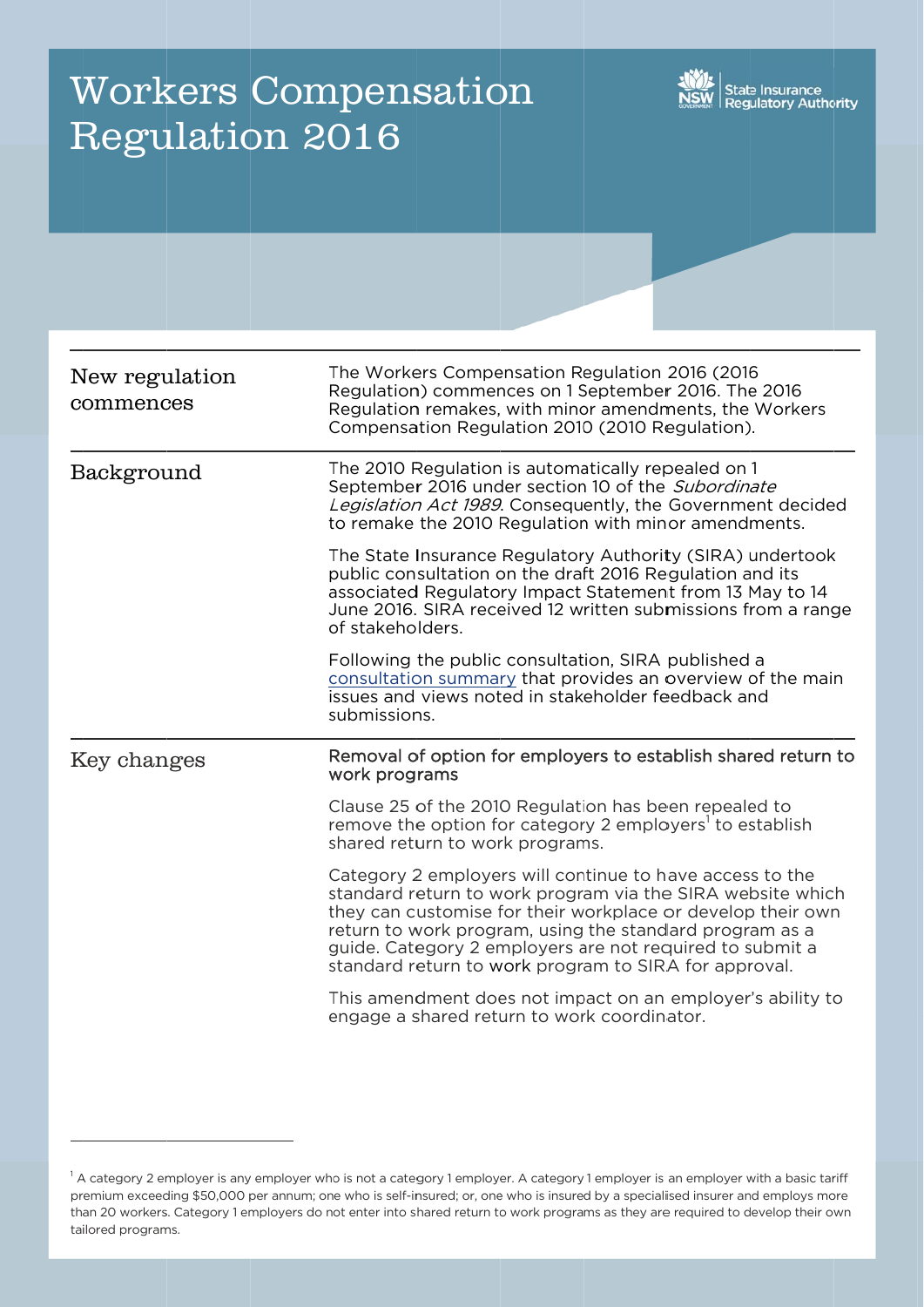## Provisions related to the 2012 workers compensation legislative reforms

A number of clauses in the 2010 Regulation (clauses 6-10, 12, 13, 46(1) (g) and (i) and 180) referenced provisions in the Workers Compensation Act 1987 (1987 Act) that were repealed or amended as part of the 2012 legislative reforms. Certain workers are exempt from the 2012 reforms (such as police officers, paramedics, fire fighters, volunteer bush fire fighters, emergency services volunteers, coal miners or those making a dust disease claim). Claims by exempt workers continue to be managed and administered as though the 2012 reforms had not occurred.

Clauses 6-10, 12, 13, 46(1) (g) and (i) and 180 of the 2010 Regulation have not been carried over into the 2016 Regulation. However, new clause 39 of Part 6 of Schedule 8 to the 2016 Regulation makes clear that they continue to apply to exempt workers.

## New clauses

During the remake process it was considered appropriate to insert two new clauses in the 2016 Regulation to give effect to a number of provisions in the 1987 Act and the Workplace Injury Management and Workers Compensation Act 1998 (1998 Act) that contain regulation-making powers. The new clauses are:

- Clause 173 Applications for licenses
	- For the purposes of sections 177(2) and 210(2) of the 1987 Act, clause 173 prescribes that an application for a licence as an insurer or self-insurer is to be in the 'approved form'. Clause 3 of the 2016 Regulation defines 'approved form' to mean a form approved by the Authority (SIRA).
- Clause 174 Medical practitioner may be required to attend Commission
	- For the purposes of section 127(4) of the 1998 Act, clause 174 prescribes the process for notifying a medical practitioner that he or she is required to attend for cross-examination on the contents of a medical report in the Workers Compensation Commission. The notification can be provided by way of a notice served on the practitioner, or a summons issued under s, 359 of the 1998 Act.

# Amendments to Schedule 2

The 2016 Regulation contains an amended Schedule 2 relating to medical tests and results for brucellosis, leptospirosis and Q fever. The changes to columns 2 and 3 in Schedule 2 reflect the latest case definitions for brucellosis. leptospirosis and Q fever detailed in the NSW Control Guidelines for Public Health Units published by NSW Health.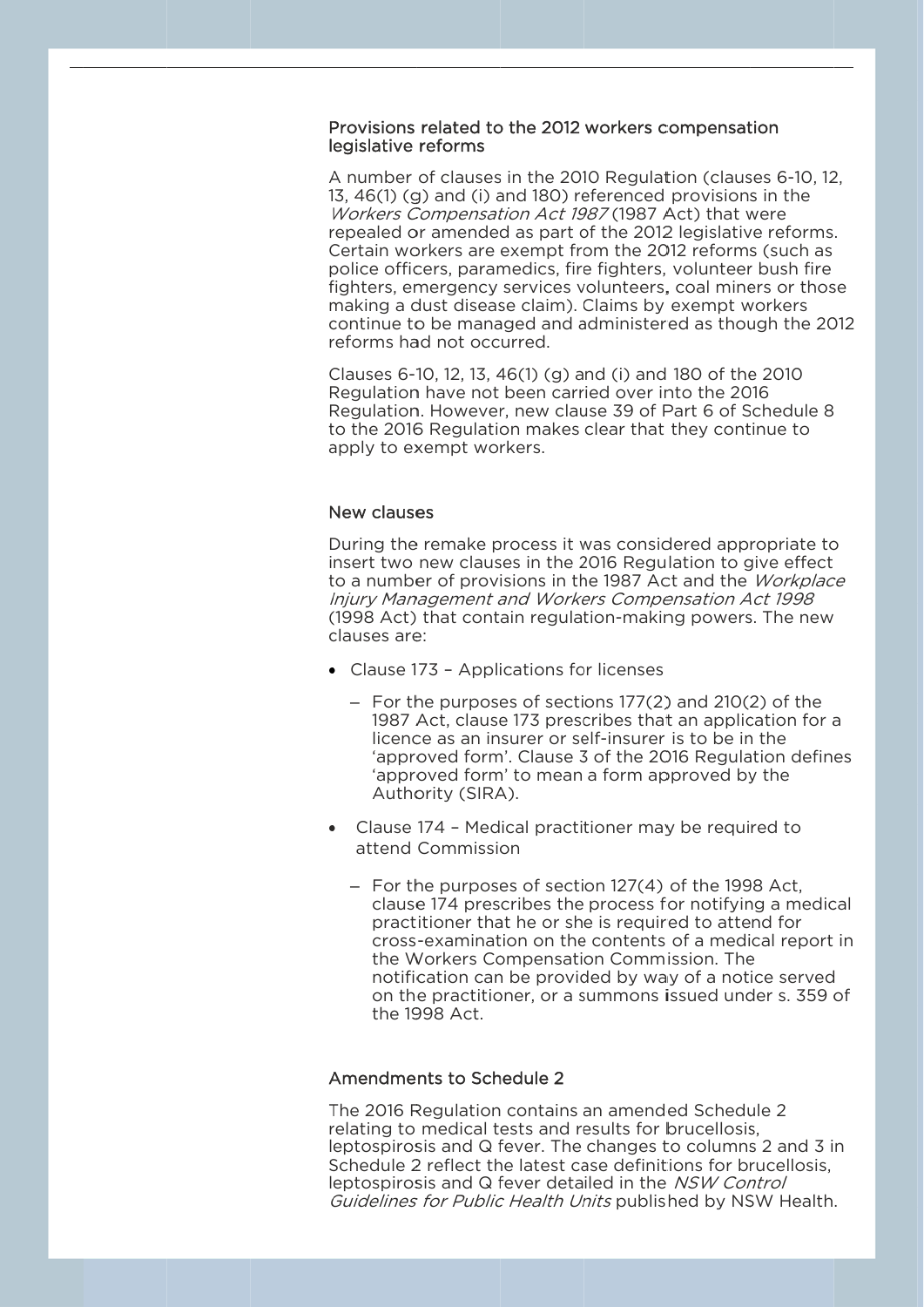## Amendments to Schedule 5

Three offences were removed from the table of offences that can be dealt with by way of penalty notice in Schedule 5. The offences were removed as they contain particular subjective elements (such as intention) that render them inappropriate for prosecution by way of a penalty notice.

The offences removed from Schedule 5 are:

- Section 163A(6) of the 1987 Act involving 'fraudulent' alteration of a certificate of currency
- Section 232(2)(b) of the 1998 Act involving supplying information 'known' to be false or misleading
- Section 238AA of the 1998 Act which, depending on the nature of the allegation, involves supplying information 'known' to be false or misleading, or refusing/failing to comply with a requirement under the section without a 'reasonable excuse'

These offences remain in place but can no longer be dealt with by way of a penalty notice.

References to sections 79A(4); 80 (5); 81A (2); 82 (3); 90(7); 126(2); 343(4)(a) and 343(4)(b) of the 1998 Act were also removed from Part 2 of Schedule 5 as they were redundant.

## Other minor amendments:

- Alignment of the 2016 Regulation with recent legislative reforms to the workers compensation system.
- Updated references to legislative instruments.
- Removal of unnecessary and redundant clauses.
- Improvement and clarification of clauses where confusion had been identified.

## Amendments made by reforms outside the scope of the remake

The 2016 Regulation also incorporates amendments made to the 2010 Regulation during 2016 concerning the Market Practice and Premiums Guidelines (MPPGs) and Return to Work Assistance benefits. Due to their substantive and specialised nature, these amendments were progressed concurrently with, but separately to, the remake of the 2010 Regulation:

- The Workers Compensation Amendment (Return to Work Assistance) Regulation 2016 amended the 2010 Regulation to facilitate the return to work assistance benefits and commenced on 29 April 2016
- The 2010 Regulation was amended by the Workers Compensation Amendment (Premiums) Regulation 2016 to facilitate the commencement of the MPPGs from 4pm on 30 June 2016.